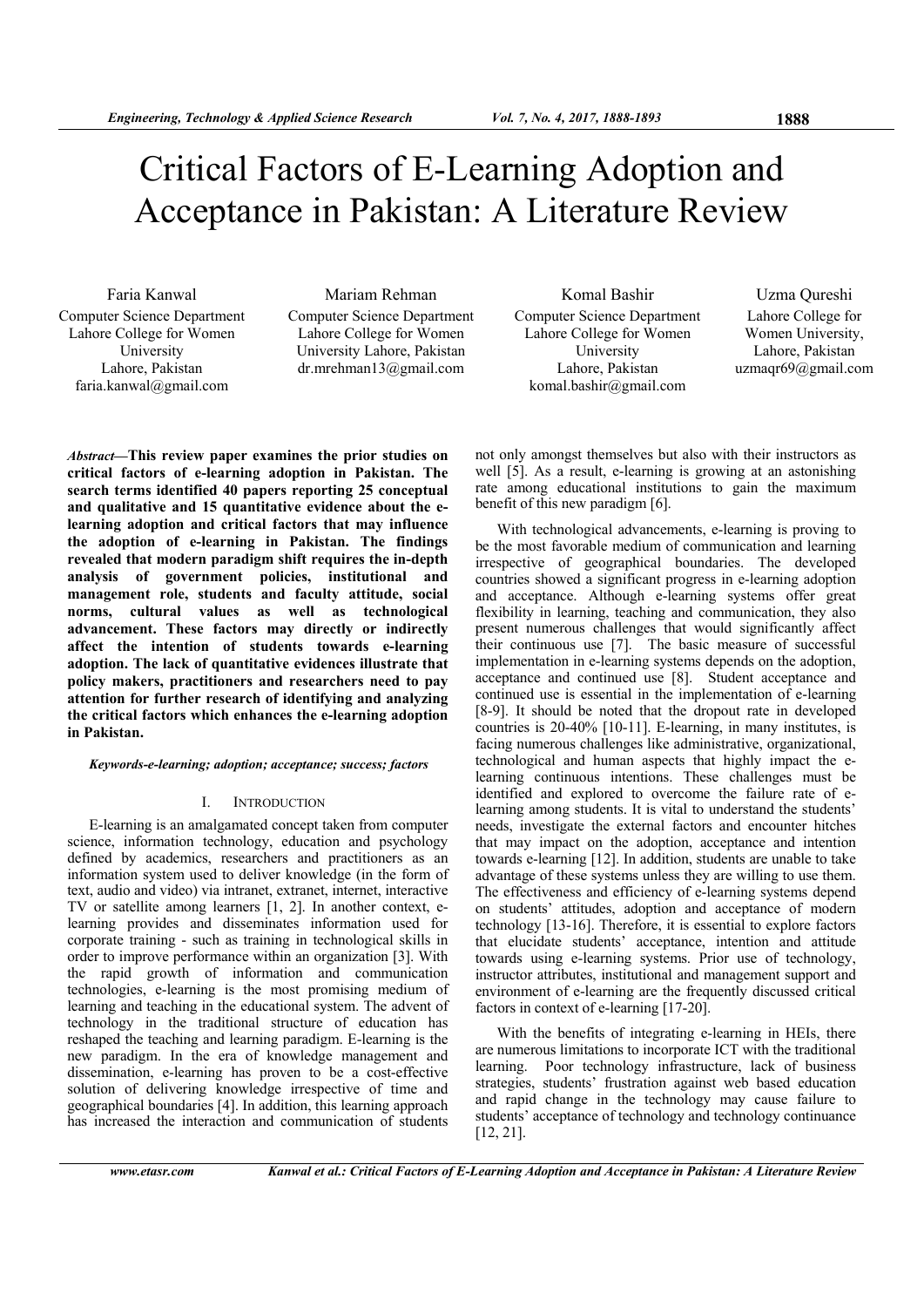IV. RESEARCH QUESTIONS

## *A) E-learning adoption and acceptance in Pakistan*

A questionnaire was used to provide hard evidence to provision the adoption and acceptance of e-learning in Pakistan. This review forms on the basis of research carried out in the domain of e-learning concepts, adoption and acceptance predominantly in Pakistan.

## *B) Critical success factors of e-learning adoption in Pakistan*

The next question arises whether the critical success factors of e-learning adoption and acceptance in Pakistan is measured (Table II).

TABLE II. TOTAL NUMBER OF PAPERS IN THE CASE OF PAKISTAN

| Items | <b>Total number of</b><br>papers searched | Total number of papers in<br>case of Pakistan |
|-------|-------------------------------------------|-----------------------------------------------|
|       | 2840                                      | 40                                            |
|       | .930                                      |                                               |

#### V. DATA COLLECTION

## *A) Database Searched*

This research intends to assess the research published on adoption of e-learning in Pakistan and the critical factors that may influence the adoption in Pakistan. Science Direct, Emerald, Elsevier, IEEE, ACM and some international and local journals are identified as relevant databases. The databases were searched from 2001 to 2016.

#### *B) Search Terms*

The search term that was used included terms for e-learning adoption in Pakistan and critical success factors of e-learning adoption in Pakistan. This search term help to determine the scope of the study since many of studies include e-learning adoption, but more specific criteria "Pakistan" was used. We identified the total publications in the specific domain, types of publication (Literature review, Conceptual and qualitative , quantitative evidences, case study) and types of data analysis techniques used (Exploratory Factor Analysis, Confirmatory Factor Analysis, Structural Equation Modelling).

## *C) Selection of papers for inclusion in the review*

A number of further criteria were specified to select appropriate studies for inclusion in the review. To be included in the review, papers had to refer to (a) e-learning adoption in Pakistan and (b) critical success factors of e-learning adoption in Pakistan. Moreover, 40 papers met with the inclusion criteria and were identified as relevant to the current study. Table III illustrates the databases searched along with the number of papers in the case of Pakistan.

#### VI. DATA ANALYSIS

## *A) Yearly publications*

As presented in Figure 1, no publication focusing on Pakistan was found from 2001-2005. This trend changed in 2006-2010 and 7 publications were found. The trend of elearning in Pakistan has noticeably changed for the last six years and the 33 of publication was recorded in 2011-2016.

The critical success factors are evaluated as external variables in e-learning adoption and acceptance. Furthermore, it has been stated that there is no universal model for e-learning adoption [22, 23]. The adoption and acceptance is influenced by the contextual, cultural, social and technological differences of countries [22, 24]. The acceptance and refusal of technology adoption may depend on culturally dependent contextual factors [25].

## II. E-LEARNING STATUS IN PAKISTAN

The penetration of ICT in the educational system has alleviated online learning in developed countries, as they try to cope with the new technology. Pakistan is one of the countries trying harder to uplift the education system using modern technologies. The Government of Pakistan (GoP) has amended regulatory settings to encourage growth of the ICT by ensuring the availability of internet in the country. The population of Pakistan is 170 millions and the adult literacy rate is 58%. In fact, the progress made in the higher education sector of Pakistan has not been encouraging for the past few decades. Higher education faces numerous problems in this regard. The five year ranking of Global Competitiveness Index (GCI) is presented in Table I. According to the ranking, higher education & training has achieved a below average score. Furthermore, their technology readiness is also below average. Basic and higher education access has been continuously defied in the country. Basically, education is given low priority with an expenditure of only 2% of the Gross Domestic Product (GDP).

TABLE I. GCI RANKING OF PAKISTAN

| Overall Rank/<br>Year |                        |      | <b>Higher Education &amp;</b><br>Training | Technology<br><b>Readiness</b> |                  |
|-----------------------|------------------------|------|-------------------------------------------|--------------------------------|------------------|
|                       | <b>Total economies</b> | Rank | <b>Score</b><br>$(1-7)$                   | Rank                           | Score<br>$(1-7)$ |
| 2011-2012             | 118/142                | 112  | 3.01                                      | 115                            | 2.94             |
| 2012-2013             | 124/144                | 124  | 2.99                                      | 118                            | 2.90             |
| 2013-2014             | 133/148                | 129  | 2.76                                      | 118                            | 2.90             |
| 2014-2015             | 129/144                | 127  | 2.8                                       | 114                            | 2.80             |
| 2015-2016             | 122/138                | 123  | 2.91                                      | 119                            | 2.73             |

Pakistan's educational facts are poor and e-learning in higher education institutes (HEIs) remain at the early stages of its development and implementation. In this regard, the GoP is trying hard to provide quality education in both urban and rural areas. Furthermore, the GOP and the Ministry of Education have invited universities to establish learning management systems.

## III. OBJECTIVES OF THE STUDY

This paper is mainly descriptive in nature, as the authors were interested in identifying the status of e-learning in Pakistan, underutilization of modern technologies and the literature gap that exist. Thus, by conducting a systematic literature review on e-learning adoption and critical factors of adoption in Pakistan, we will contribute to both the policy makers in HEIs and researchers. The policy makers in HEIs will be facilitated to unfold the critical success factors.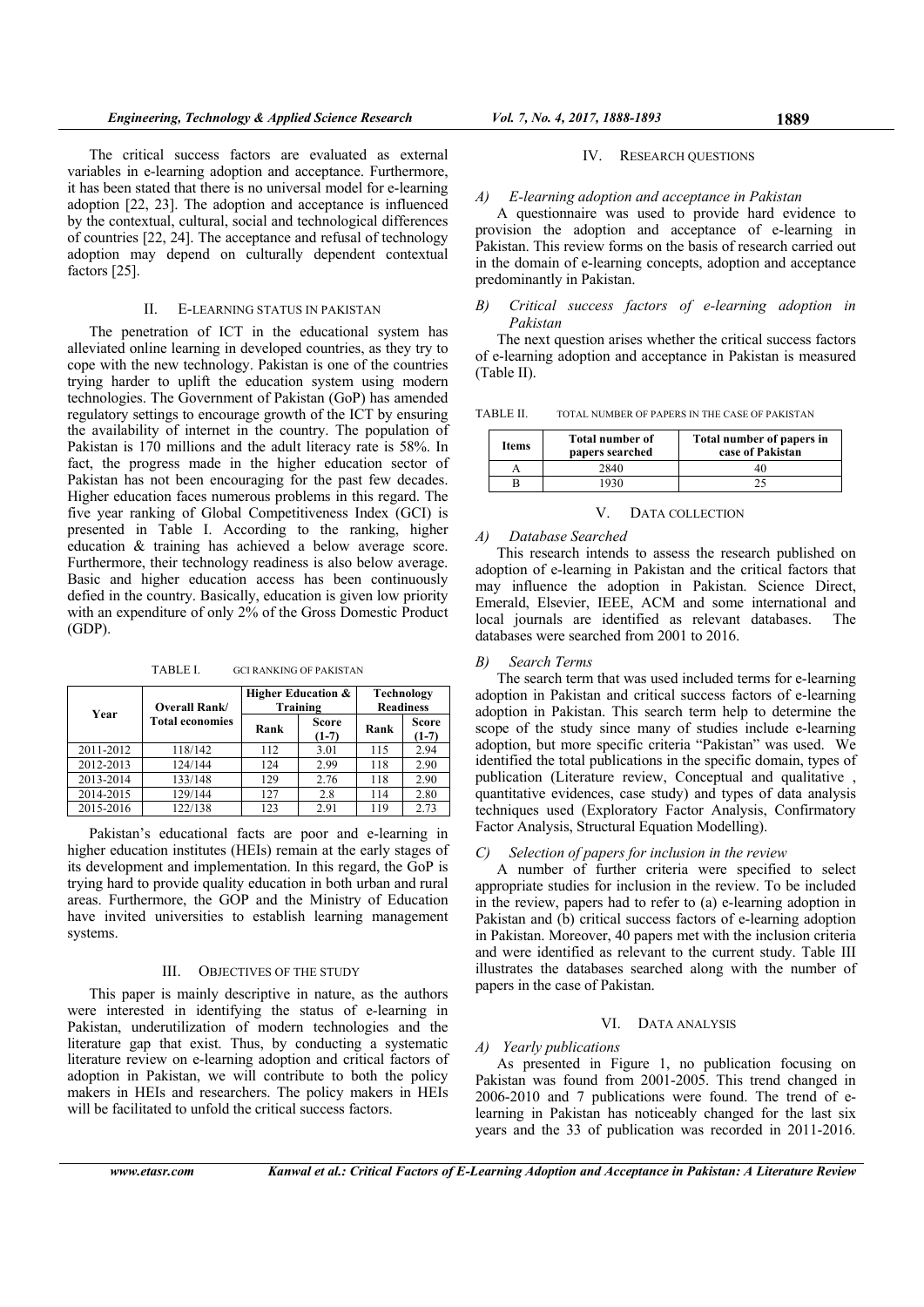This increasing trend clearly shows the significance of elearning in Pakistan. On the whole this increasing trend in the publications highlights the awareness and importance of this area among the researchers and practitioners.

## *B) Types of publication*

In this section, the authors classify the recorded list of 40 papers based on the publication type. The data presented in Figure 2 demonstrate that many of the publications are conceptual and qualitative research papers, followed by the limited number of research papers based on quantitative analysis. The total conceptual and qualitative papers are 25 and the quantitative evidences in this context are 15 in number. This limited number of publications clearly depicts that this growing trend of technology need attention of researchers and practitioners. Critical success factors of e-learning adoption should be identified and tested to successfully implement elearning in Pakistan. Table IV depicts the quantitative evidences in the case of Pakistan.

| TABLE III. |  | NUMBER OF PAPERS MEETING INCLUSION CRITERIA |
|------------|--|---------------------------------------------|
|------------|--|---------------------------------------------|

| <b>Database Searched</b>                  | <b>Total number</b><br>of papers<br>searched | Number of<br>papers in case of<br>Pakistan |
|-------------------------------------------|----------------------------------------------|--------------------------------------------|
| <b>Science Direct</b>                     | 73                                           |                                            |
| Emerald                                   | 6                                            |                                            |
| Elsevier                                  | 25                                           |                                            |
| <b>IEEE</b>                               | 110                                          |                                            |
| <b>ACM</b>                                | 127                                          |                                            |
| Other Journals<br>(International & Local) | 44                                           | 37                                         |
| Total                                     |                                              |                                            |



Fig. 1. Total number of publications



Fig. 2. Types of Publications

## VII. DISCUSSION

E-learning adoption and acceptance, in Pakistan is in the rudimentary stages of its development [26-28]. The literature shows that Pakistan is also experiencing diverse issues in the successful implementation of e-learning. Demographic factors, social factors, non-compliance with the system, infrastructure, and lack of experienced faculty, internet access, cultural and political concerns are the immense hurdles of e-learning implementation in Pakistan [22, 29-30]. Moreover, the development and implementation faces numerous challenges. The socio-economic situations, technological aptitude, and personality traits of individuals have been identified as great hurdles in e-learning adoption and acceptance. Researchers have paid lot of attention in exposing the hurdles of implementing e-learning in Pakistan. In [31], authors reported that the GoP is overwhelmingly developing and implementing ICT infrastructure without evaluating the realistic need and utilization in respective sectors.

In the case of Pakistan, it is identified that successful integration of ICT in HEIs demands that critical factors should be analyzed and merged into a locally developed model of technology adoption [38]. To investigate the numerous challenges faced by Pakistan in the deployment of e-learning systems a research study was conducted in a private university in Pakistan to identify the barriers and issues in successful adoption of e-learning [58]. The study concluded that computer access, technical language, and privacy issues are the major challenges. In another study, it was emphasized that hardware and technology support, teachers' and students' intention to use e-learning systems, and a knowledge and communication gap among stakeholders (users, developers, and policy makers) may lead to the failure of implementation and policy processes [29]. Among all the related concerns, the pre-requisite for policy makers, practitioners, experts, and system developers is to analyze the factors that may significantly affect students' attitude and positively influence their continued use of elearning systems. Furthermore, an investigation found that there is no universal model for e-learning adoption as acceptance and refusal may depend on contextual factors that are culturally dependent. In this study, it was also highlighted that the users' organizational characteristics, social environment, and ICT-policies of Pakistan are different from any other country [22].

In addition, the success of e-learning systems does not depend on the availability of technology. The problem arises when the system is not designed from the students' perspective due to differences in terms of culture and social impact [36]. Another study explored how one of the reasons for low adoption and acceptance is poor local research [35]. It is highly necessary to record users' views and requirements according to the local context for the successful implementation of elearning systems. Some experts also highlighted the need to work on the theoretical and conceptual framework of e-learning adoption in the educational sector [59]. Moreover, experts identified that understanding and assessment of human requirements in the planning and implementation processes of e-learning are critical for the government and policy makers [34]. Another study identified low student motivation, shortage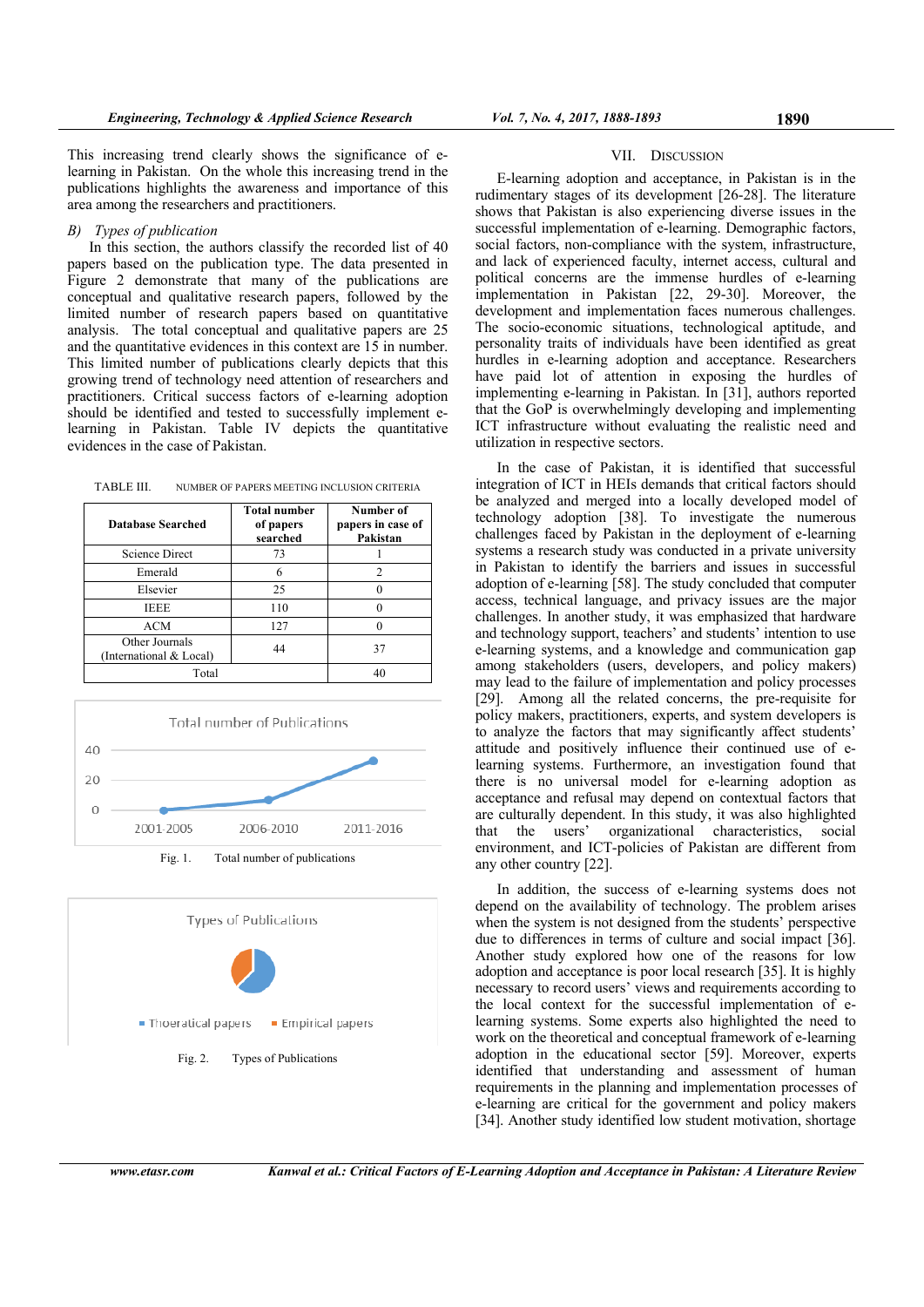of qualified faculty, lack of educational facilities, and access to higher education as the major problems in Pakistan [25]. Some of the studies present the quantitative facts in adoption and acceptance of e-learning. Authors in [37] investigated the cultural factors, course contents and human-computer interaction. The results revealed that the medium of instruction affects learner outcome whereas computer interaction should be considered while designing the system.

TABLE IV. QUANTITATIVE STUDIES OF PAKISTAN

| Reference | <b>Critical Success Factors</b>                                                                                            | <b>Target audience</b>           |
|-----------|----------------------------------------------------------------------------------------------------------------------------|----------------------------------|
| [45]      | • Cultural<br>• Power distance<br>• Uncertainity avoidance                                                                 | Faculty                          |
| [46]      | • Information quality<br>• System quality<br>• Service quality                                                             | Student                          |
| $[47]$    | · Synchronous mode<br>• Asynchronous mode                                                                                  | Student                          |
| $[48]$    | • Technology quality<br>• Usefulness                                                                                       | Student                          |
| $[49]$    | $\bullet$ Cultural<br>• Management support<br>• Subjective norm<br>• PU & PEOU                                             | Faculty                          |
| $[25]$    | • Cultural<br>• Personal<br>• Social<br>• Technical<br>• Institutions                                                      | Domain experts                   |
| [50]      | • Categorization of critical<br>factors<br>• Software<br>• Technical<br>• Institutional<br>• Cultural<br>• Personal        | Faculty                          |
| [51]      | • Capacity building                                                                                                        | Student Employee                 |
| [52]      | • Social sites used as tool                                                                                                | Student                          |
| $[53]$    | • Learning style<br>$\bullet$ Age                                                                                          | Employee                         |
| [54]      | • Infrastructure perspective                                                                                               | Student                          |
| [53]      | • Learning style                                                                                                           | Employees                        |
| $[55]$    | • Compared the traditional<br>learning with e-learning                                                                     | Student                          |
| $[56]$    | • E-learning predictors<br>(educational technologies,<br>development and use)<br>• Satisfaction, problems and<br>prospects | Faculty and<br>Management        |
| $[30]$    | • E-learning predictors and use<br>practices                                                                               | Faculty and<br>administrator     |
| $[57]$    | • Problems of e-learning                                                                                                   | Academic staff and<br>management |

In [54], authors investigated the learning objectives and demographic factors on behavior, especially intention towards use, concluded that learning objectives have positive influence on behavior intention through perceived usefulness and perceived ease of use whereas the demographic factors have no influence on behavior Intention. Moreover, quantitative

research concluded that e-learning plays a key role in capacity building and enriches the professional expertise in the specific field of interest [51]. A quantitative investigation found that normative belief, institutes and governments that support perceived usefulness influence behavior intention, whereas government support has no direct impact on behavior intention [49].

#### VIII. CONCLUSION

This study provided a systematic literature review and contributed valuable insights into the status of e-learning research regarding Pakistan. Administrative and organizational support, learner and faculty attitudes, cultural norms (language, religious belief and local culture), social influence, economic concerns and technical factors like organizational infrastructure, content customization, software support, accessibility of hardware and internet are the critical factors of e-learning adoption, acceptance and usage in the case of Pakistan. This study identified the presence of a significant gap in the quantitative research in the case of Pakistan. The authors emphasize that more research is required to gain the insights into e-learning adoption and critical success factors. The need is to highlight the region-specific external factors of technology acceptance that influence the usage of e-learning systems. The policy makers, HEIs, practitioners, and experts should consider the region-specific issues of e-learning acceptance, which eventually affects the continued use of the system.

#### **REFERENCES**

- [1] J. L. Chen, "The effects of education compatibility and technological expectancy on e-learning acceptance", Comput. Educ., Vol. 57, No. 2, pp. 1501–1511, 2011
- [2] Y. -H. Lee, Y. -C. Hsieh, C. -N. Hsu, "Adding Innovation Diffusion Theory to the Technology Acceptance Model: Supporting Employees' Intentions to use E-Learning Systems", Educ. Technol. Soc., Vol. 14, No. 4, pp. 124–137, 2011
- [3] Y. -H. H. Lee, Y. -C. C. Hsieh, Y. -H. H. Chen, "An investigation of employees' use of e-learning systems: Applying the Technology Acceptance Model", Behav. Inf. Technol., Vol. 32, No. 2, pp. 173–189, 2013
- [4] R. A. Sánchez, D. Hueros, "Motivational factors that influence the acceptance of Moodle using TAM", Comput. Human Behav., Vol. 26, No. 6, pp. 1632–1640, 2010
- [5] S. S. Liaw, H. M. Huang, "Perceived satisfaction, perceived usefulness and interactive learning environments as predictors to self-regulation in e-learning environments", Comput. Educ., Vol. 60, No. 1, pp. 14–24, 2013
- [6] F. Kanwal, M. Rehman, "E-learning adoption model: A case study of Pakistan", Life Sci. J., Vol. 11, No. SPEC. ISSUE 4, pp. 78–86, 2014
- [7] A. Al-adwan, J. Smedley, "Implementing e-learning in the Jordanian Higher Education System: Factors affecting impact", Int. J. Educ. Dev. using Inf. Commun. Technol., Vol. 8, No. 1, pp. 121–135, 2012
- [8] R. G. Saade, F. Nebebe, and W. Tan, "Viability of the 'Technology Acceptance Model' in Multimedia Learning Environments: A Comparative Study", Interdiscip. J. Knowl. Learn. Objects, Vol. 3, pp. 175–184, 2007
- [9] E. King, R. Boyatt, "Exploring factors that influence adoption of elearning within higher education", Br. J. Educ. Technol., Vol. 46, No. 6, pp. 1272–1280 , 2015
- [10] E. Sela, S. College, R. Gan, "Enterprise E-Learning Success Factors : An Analysis of Practitioners ' Perspective (with a Downturn Addendum)",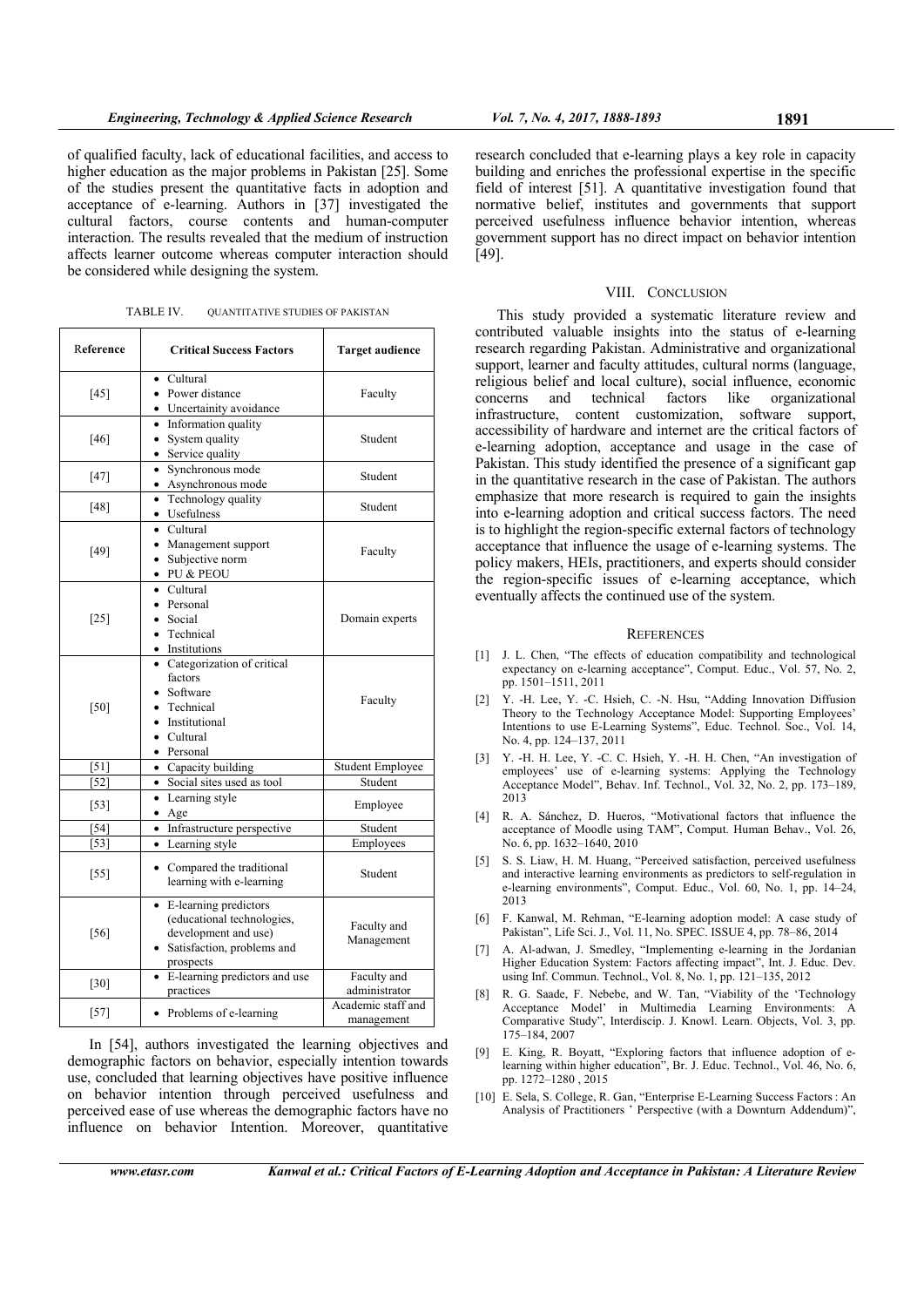Interdisciplinary Journal of E-Learning & Learning Objects, Vol. 5, pp. 335-343, 2009

- [11] M. F. Frimpon, "A Re-Structuring of the Critical Success Factors for E-Learning Deployment", American International Journal of Contemporary Research ,Vol. 2, No. 3, pp. 115–127, 2012
- [12] S. Y. Park, "An Analysis of the Technology Acceptance Model in Understanding University Students' Behavioural Intention to Use e-Learning", Educ. Technol. Soc., Vol. 1, No. 3, pp. 150–162, 2009
- [13] S. C. Chang, F. C. Tung, "An empirical investigation of students' behavioural intentions to use the online learning course websites", Br. J. Educ. Technol., Vol. 39, No. 1, pp. 71–83, 2008
- [14] A. Tarhini, K. Hone, X. Liu, "The effects of individual differences on elearning users' behaviour in developing countries: A structural equation model", Comput. Human Behav., Vol. 41, pp. 153–163, 2014
- [15] J. K. Leidecker and A. V. Bruno, "Identifying and using critical success factors", Long Range Plann., Vol. 17, No. 1, pp. 23–32, 1984
- [16] M. E. Shank, A. C. Boynton, and R. W. Zmud, "Critical Success Factor Analysis as a Methodology for MIS Planning", MIS Q., Vol. 9, No. 2, p. 121, 1985
- [17] T. Volery, D. Lord, "Critical success factors in online education", Int. J. Educ. Manag., Vol. 14, No. 5, pp. 216–223, 2000.
- [18] B. Cheawjindakarn, P. Suwannatthachote, A. Theeraroungchaisri, "Critical Success Factors for Online Distance Learning in Higher Education: A Review of the Literature", Creat. Educ., Vol. 3, No. 8, pp. 61–66, 2012
- [19] S. A. Odunaike, O. O. Olugbara, S. O. Ojo, "E-learning implementation Critical Success Factors", in Lecture Notes in Engineering and Computer Science, Vol. I, pp. 560–565, 2013
- [20] O. F. Yew, M. Jambulingam, "Critical Success Factors of E-learning Implementation at Educational Institutions", Jounal Interdiscip. Res. Educ., Vol. 5, No. 1, pp. 17–24, 2015
- [21] H. M. Selim, "Critical success factors for e-learning acceptance: Confirmatory factor models", Comput. Educ., Vol. 49, No. 2, pp. 396– 413, 2007
- [22] A. S. Khan, A. Nawaz, "Role of contextual factors in using e-Learning systems for higher education in developing countries", J. Educ. Res. Stud., Vol. 1, No. 4, pp. 27–34, 2013
- [23] A. S. Al-Adwan, A. S. Al-Adwan, J. Smedley, "Exploring students acceptance of e-learning using technology acceptance model in jordanian universities", Int. J. Educ. Dev. Using Inf. Commun. Technol., Vol. 9, No. 2, pp. 4–18, 2013
- [24] M. Z. Khan, A. K. Miankhel, A. Nawaz, "Information & Communication Technology and 'Individual':Prospects & Concerns", Global Journal of Computer Science and Technology Network, Web & Security, Vol. 13, No. 7, pp. 1-9, 2013
- [25] S. Farid, R. Ahmad, I. A. Niaz, M. Arif, S. Shamshirband, M. D. Khattak, "Identification and prioritization of critical issues for the promotion of e-learning in Pakistan", Comput. Human Behav., Vol. 51, pp. 161–171, 2015
- [26] W. Bhuasiri, O. Xaymoungkhoun, H. Zo, J. J. Rho, A. P. Ciganek, "Critical success factors for e-learning in developing countries: A comparative analysis between ICT experts and faculty", Comput. Educ., Vol. 58, No. 2, pp. 843–855, 2012
- [27] A. Nawaz, "Using e-learning as a tool for 'education for all' in developing states", Int. J. Sci. Technol. Educ. Res., Vol. 4, No. 3, pp. 38–46, 2013
- [28] G. M. Kundi, A. Nawaz, "From e-Learning 1.0 to e-Learning 2.0: Threats & Opportunities for Higher Education Institutions in the Developing Countries", Eur. J. Sustain. Dev., Vol. 3, No. 1, pp. 145– 160, 2014
- [29] A. Nawaz, M. Z. Khan, "Issues of Technical Support for e-Learning Systems in Higher Education Institutions", Int. J. Mod. Educ. Comput. Sci., Vol. 2, pp. 38–44, 2012
- [30] A. Nawaz, G. M. Kundi, "Predictor of e-learning development and use practices in higher education institutions", J. Sci. Technol. Educ. Res., Vol. 1, pp. 44–54, 2010
- [31] K. Ameen, G. E. Gorman, "Information and digital literacy: a stumbling block to development?: A Pakistan perspective", Libr. Manag., Vol. 30, No. 1/2, pp. 99–112, 2009
- [32] A. Sibghatullah, "Repositioning Virtual University of Pakistan", Developing Country Studies, Vol. 6, No. 5, pp. 98-108, 2016
- [33] A. Perveen, "Critical Discourse Analysis of Moderated Discussion Board of Virtual University of Pakistan", Vol. 7, No. 3, pp. 243–262, 2015
- [34] A. Nawaz, "Investigating the change management: For implementing elearning projects in higher education", Glob. J. Manag. Soc. Sci. Res., Vol. 2, No. 1, pp. 14–24, 2014
- [35] S. Basar, Rahatullah, N. Allah, A. Adnan, "Net Generations, Threats & Oppurtunities for Higher Education Institutes", Life Sci. J., Vol. 10, No. 12s, pp. 372–377, 2013
- [36] S. Basar, Rahatullah, K. Asad, A. Adnan, "Paradigm Shift from eLearning-1 to eLearning-2", Life Sci. J., Vol. 10, No. 12s, pp. 564–571, 2013
- [37] N. Hameed, M. Shaikh, F. Hameed, "Effect of Cultural Factors on Students of Pakistan", Int. J. Educ. Inf. Technol., Vol. 6, No. 4, pp. 310– 318, 2012
- [38] A. Nawaz, "E-Learning experiences of HEIs in advanced states developing countries and Pakistan", Univers. J. Educ. Gen. Stud., Vol. 1, No. 3, pp. 72–83, 2012
- [39] A. Nawaz, N. Khan, A. Miankheil, "Challenges of e-Teaching: Contemporary Paradigms and Barriers", Res. J. Inf. Technol., Vol. 3, No. 2, pp. 99–107, 2011
- [40] A. Nawaz, Z. Awan, B. Ahmad, "Integrating educational technologies in higher ducation of the developing countries", J. Educ. Pract., Vol. 2, No. 2, pp. 1–13, 2011
- [41] M. Ali, A. Ahmed, A. W. Shaikh, A. H. S. Bukhari, "Impacts of Information Technology on E-learning System in Pakistan", Sindh Univ. Res. J., Vol. 43, pp. 29–34, 2011
- [42] A. Nawaz and G. M. Kundi, "Users of e-learning in higher education institutions ( HEIs ): perceptions , styles and attitudes", Int. J. Teach. Case Stud., Vol. 3, No. 2/3/4, pp. 161–174, 2011.
- [43] M. J. Iqbal, M. Ahmad, "Enhancing Quality of Education through E-LEARNING: The Case Study of Allama Iqbal Open University", Turkish Online J. Distance Educ., Vol. 11, No. 1, pp. 84–97, 2010
- [44] F. Shafique, K. Mahmood, "Indicators of the Emerging Information Society in Pakistan", Inf. Dev., Vol. 24, No. 1, pp. 66–78, 2008
- [45] B. G. Jayatilleke, C. Gunawardena, "Cultural perceptions of online learning: transnational faculty perspectives", Asian Assoc. Open Univ. J., Vol. 11, No. 1, pp. 50–63, 2016
- [46] F. Kanwal, M. Rehman, "Measuring Information , System and Service Qualities for the Evaluation of E-Learning Systems in Pakistan", Pak. J. Sci., Vol. 68, No. 3, pp. 302–307, 2016
- [47] A. Perveen, "Synchronous and Asynchronous E-Language Learning : A Case Study of Virtual University of Pakistan", Open Prax., Vol. 8, No. 1, pp. 21–39, 2016
- [48] H. J. Shah, S. Attiq, "Impact of Technology Quality, Perceived Ease of Use and Perceived Usefulness in the Formation of Consumer's Satisfaction in the Context of E-learning", Abasyn J. Soc. Sci., Vol. 9, No. 1, pp. 124–140, 2016
- [49] M. S. Abbasi, A. Tarhini, T. Elyas, F. Shah, "Impact of individualism and collectivism over the individual's technology acceptance behaviour: A multi-group analysis between Pakistan and Turkey", J. Enterp. Inf. Manag., Vol. 28, No. 6, pp. 747–768, 2015
- [50] S. Farid, R. Ahmad, M. Alam, "A Hierarchical Model for E-learning Implementation Challenges using AHP", Malaysian J. Comput. Sci., Vol. 28, No. 3, pp. 166–188, 2015
- [51] M. Zaheer, S. Jabeen, M. M. Qadri, "Role of e-learning in capacity building : An Alumni View", Vol. 7, No. 1, pp. 71–81, 2015
- [52] I. A. Qureshi, H. Raza, M. Whitty, "Facebook as e-learning tool for higher education institutes", Knowl. Manag. E-Learning, Vol. 6, No. 4, pp. 440–448, 2014
- [53] S. A. M. Shah, N. Iqbal, S. Y. Janjua, S. Amjad, "Employee Behavior Towards Adoption of E-learning Courses: Validating Technology